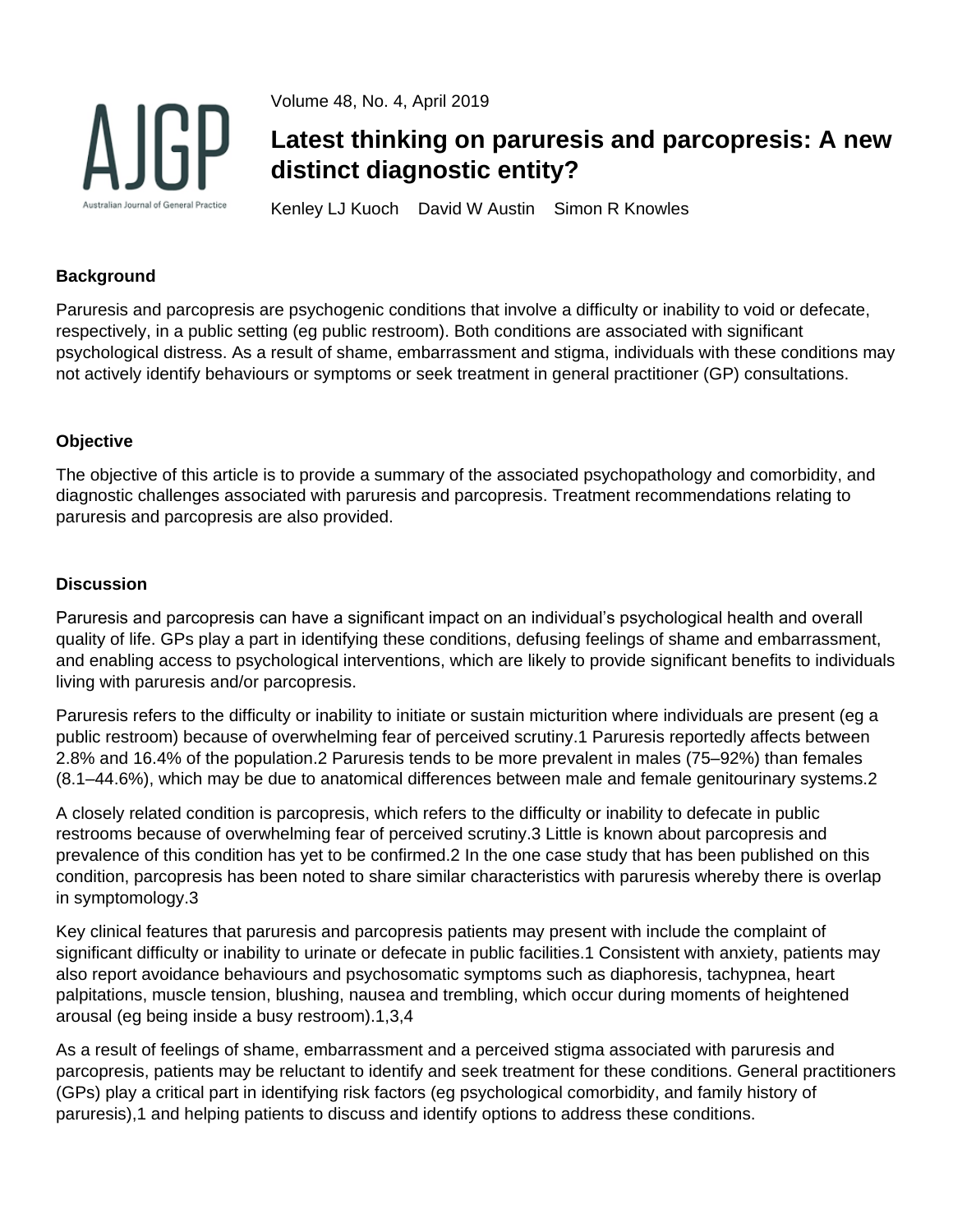# **Associated psychopathology and comorbidity**

Paruresis and parcopresis are psychologically distressing as these conditions result in interpersonal, occupational and social impairment, and reduction in quality of life.1,4 Symptoms can range from very mild and inconsistent5 to severe and sustained where individuals with paruresis refrain from socialising or travel, and avoid leaving their homes.6 A study by Vythilingum et al4 involving 63 individuals with paruresis found that 38.1% limited or avoided travel, 33.5% avoided dating and 15.9% reduced or avoided drinking fluids. Patients with paruresis were also reported to turn down job offers (50.8%), limit their occupation (55.6%), and hide their condition from partners (25.4%), friends (58.7%) and family (44.4%). Similarly, parcopresis has been associated with avoidance of public and social situations.3

The inability to initiate or sustain micturition or defecation is underpinned by an overwhelming fear of scrutiny2 – a fear commonly associated with social anxiety disorder (SAD). Past research has argued that paruresis should be classified as a subtype of SAD because of overlap in symptoms1,4 and the primarily socially anxious disposition of those with paruresis (eg avoidance strategies, overwhelming fear of negative evaluation).3,7,8 Nevertheless, paruresis and SAD are likely to be two distinct conditions, as patients with paruresis do not necessarily present with comorbid SAD (approximately 5.1–22.2% of individuals with paruresis also had comorbid SAD).2 Similarly, parcopresis is likely to be a distinct condition rather than a form of SAD. Proposed criteria for paruresis and parcopresis, based on the work of Deacon et al9 and Knowles and Skues,10 is published in Kuoch et al.2

Psychological comorbidity in patients with paruresis is common, with 22.2% identified as having major depressive episodes, 14.3% alcohol abuse disorder, 7.9% alcohol dependence disorder, and 4.8% with obsessive compulsive disorder.4 Rates of psychopathology are currently unknown in patients with parcopresis, but individuals with parcopresis have been reported to have similar psychological comorbidities to those afflicted with paruresis.3

Although research in this area is limited, the psychogenic nature of paruresis and parcopresis has been explored. In a recent study involving 254 respondents (74% female; mean age = 31.67 years), it was identified that greater paruresis and parcopresis symptoms were associated with a propensity towards dysfunctional attitudes, where there is a tendency to think negativity of oneself or be seen negatively by others (eg 'If I fail at my work, then I am a failure as a person').11 Further, it was found that a fear of evaluation mediated the relationship between dysfunctional attitudes and symptoms of paruresis and parcopresis. These findings are consistent with past research identifying the central role of fear in paruresis and parcopresis.1,4,8 Like other anxiety-based conditions, paruresis and parcopresis are associated with avoidance behaviours,3 which are likely to reinforce dysfunctional attributes and fears of future evaluations, and exacerbate distress. Further, given that paruresis and parcopresis have been exhibited to be highly correlated with each other,11 this suggests that patients with one condition may also be afflicted with the other.

# **Diagnostic challenges**

Patients presenting with suspected paruresis or parcopresis should be examined for anatomic or physiologic abnormalities prior to a diagnosis of paruresis and/or parcopresis being made. Given the complexities of urinary and gastrointestinal functioning, collection of a thorough history, physical examination and use of appropriate investigative and diagnostic assessment should be conducted to rule out disorders of organic aetiology and allow for accurate diagnosis and initial management.12

Clinicians should also be cognisant of potential differential diagnoses whereby other urinary and/or gastrointestinal conditions share similar signs or symptoms with paruresis or parcopresis. For instance, dysfunctional voiding (DV) has been noted to share similar symptoms with paruresis as both conditions involve urinary retention in the absence of anatomic, obstructive, infectious or neurologic pathology.5 However, unlike DV, paruresis is isolated to unfamiliar or busy public restrooms.2 Likewise, inability to defecate in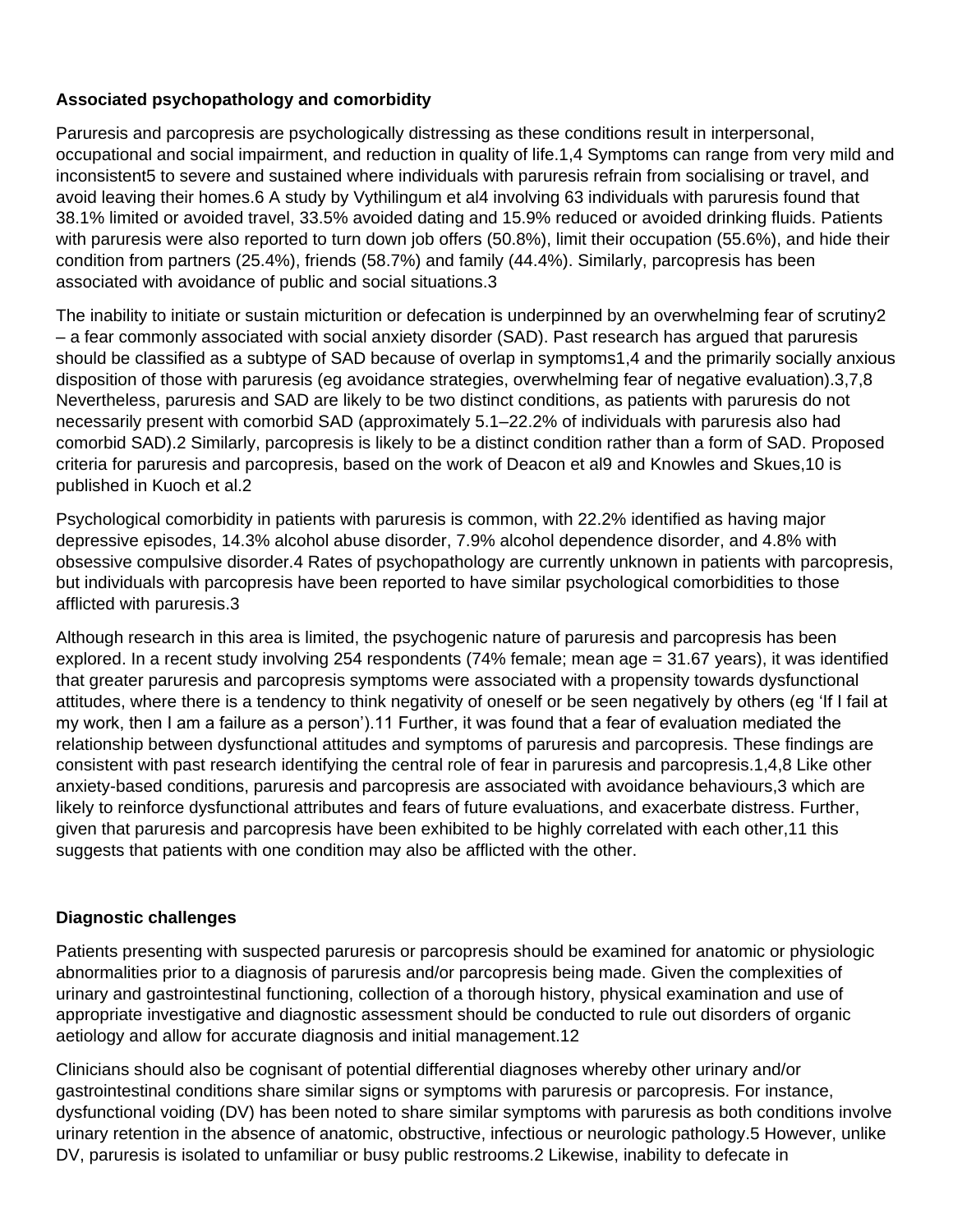gastrointestinal conditions, such as constipation, is differentiated from parcopresis by not being restricted to only occurring in unfamiliar or busy public restrooms.

At the current time, the Diagnostic and statistical manual of mental disorders (DSM-5) identifies paruresis as an example of SAD.13 However, a recent systematic review found that paruresis and SAD are likely to be two distinct conditions as individuals who present with paruresis do not necessarily present with comorbid SAD (approximately 5.1–22.2% of individuals with paruresis also had comorbid SAD).2 Parcopresis is yet to be classified in the DSM; however, like paruresis, it is likely to be a distinct condition rather than a form of SAD. Based on the current research, while it is likely that a minority of individuals presenting with either or both of these conditions will meet criteria for mental health disorders such as SAD, the majority are likely to better meet criteria for a specific phobia. A case presentation of paruresis and parcopresis follows.

## **Case: Presentation of paruresis and parcopresis**

A man aged 31 years presented to his GP with a 10-year history of increasing difficulty with initiating and sustaining micturition and defecation. His symptoms included difficulty voiding and defecating in public restrooms, along with rapid heartbeat, excessive sweating, muscle tension and trembling when trying to void or defecate. The patient reported that symptoms did not occur in his own home, except when friends or family members were close by when he was in the restroom. As a result of his anxiety, the patient reported avoiding work, social and public situations (eg shopping centers) when he believed that there was a potential to need to use a restroom. As a result of his anxiety, the patient restricted fluid intake and altered his dietary habits to decrease the likelihood of needing to use the restroom in public. The patient also engaged in significant avoidance strategies, which has led to an increasingly isolated and debilitating existence. The primary concern reported by the patient was a fear that people would see/hear him urinate or defecate. The patient reported no other psychological worries or concerns.

Upon excluding organic causes for his difficulty to void and defecate, and ruling out other mental health disorders (eg SAD, post-traumatic stress disorder [PTSD]), the GP diagnosed the patient with simple phobia (paruresis and parcopresis). While not a diagnostic test, the patient's scores from the Shy Bladder and Bowel Scale (SBBS) were 3 and 3.5 out of 4 on the paruresis and parcopresis subscales, respectively. These scores are consistent with those of individuals who have been diagnosed with paruresis and parcopresis.

The patient was referred to a psychologist who provided 20 sessions of cognitive behavioral therapy. The focus of these sessions included psychoeducation (educating the patient about how anxiety influences bladder and bowel function), stress/anxiety management (breathing retraining) and cognitive restructuring (reappraising unhelpful thoughts the patient may have regarding voiding and defecation). A key focus of the intervention was engaging in gradual exposure activities (exposing the patient to increasingly anxietyprovoking situations to allow for a habituation or extinction response to occur). The engagement of these tasks led to significant changes in both confidence and ability to urinate and defecate in public restrooms. In addition, safety behaviours were also identified (eg avoid water and food intake >12 hours prior to a social event) and gradually eliminated based on a collaborative approach. The sessions ended with the patient reporting feeling more able to use public restrooms and SBBS scores of 1 and 1.5 out of 4 on the paruresis and parcopresis subscales, respectively.

### **Treatment recommendations**

Given the psychogenic nature of paruresis and parcopresis, psychological interventions are likely to be the first line of treatment. Although clinical trials have yet to be undertaken, cognitive behavioral therapy (CBT) is likely to be helpful given its known efficacy in treating other anxiety-based conditions (eg SAD, specific phobias).14 As identified above, paruresis and parcopresis are associated with dysfunctional attitudes and thinking patterns (eg fear of perceived scrutiny from others).15 CBT has been shown to be efficacious at identifying and attenuating these negative thinking patterns,16 leading to reductions in anxiety symptomology. Further, the use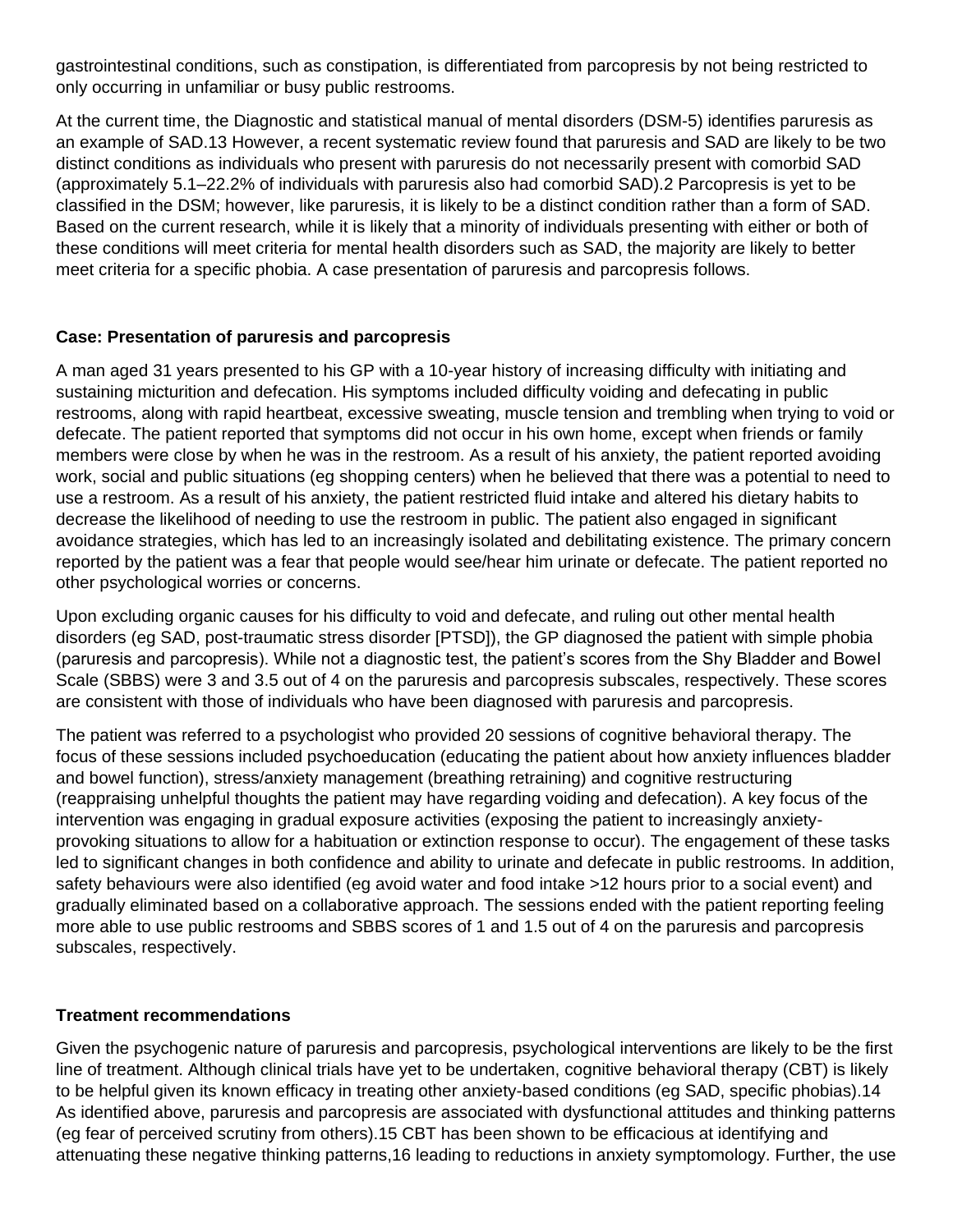of graded exposure work associated with CBT is also likely to be helpful in addressing the perpetuating impact of avoidance as typically seen in paruresis and parcopresis presentations.

In one case report, a patient presenting with a 10-year history of paruresis exhibited reduced symptom severity on completion of a 10-week CBT program, whereby they were able to regularly use public restrooms one month post-intervention.17 During treatment, clinicians employed techniques including psychoeducation (eg education on physiological effects of anxiety on bladder function), cognitive restructuring (eg reappraisal of unhelpful thoughts) and in-vivo exposure (eg exposure to busy restrooms).17 CBT was similarly administered to a patient presenting with an eight-year history of parcopresis, resulting in partial clinical improvement of symptoms.3 Other psychologically focused strategies such as stress management, including mindfulness, may also promote more adaptive emotion regulation and in turn a lessening of anxious arousal. Pharmacotherapy may also be appropriate as an adjunct. In one case study, gabapentin was reported to improve paruresis symptom severity.18 Similarly, adjunctive treatment with selective serotonin reuptake inhibitors (SSRIs; paroxetine 40 mg) was noted to reduce paruresis and parcopresis symptom severity when delivered alongside CBT intervention.3 Despite the reported efficacy of medication, psychotherapy is considered the best intervention for paruresis and parcopresis until further clinical trials are investigated.1

## **Summary**

Paruresis and parcopresis are anxiety-based conditions that cause significant psychological, interpersonal, occupational and social impairment. Although the prevalence of paruresis has been reported to range between 2.8% and 16.4%, the prevalence of parcopresis is presently unknown. It should also be noted that paruresis is likely to be comorbid with parcopresis as these conditions have been observed to be highly interrelated. As a result of stigma and a perception that symptoms are embarrassing, patients hesitate to raise paruresis and parcopresis issues with their clinicians and may choose not to disclose. Given this, GPs play a critical part in identifying risk factors and helping patients to discuss and identify treatments to address these conditions. While there is a lack of strong evidence-based research relating to diagnostic criteria and management strategies for these conditions, once physical abnormalities are excluded, if anxiety symptoms are present and not consistent with other differential diagnoses (eg SAD, PTSD), the most appropriate diagnosis is likely to be that of a simple phobia. Currently, any psychological treatments are likely to be generic and at this stage best focused on addressing the anxiety-associated thoughts and avoidance behaviours commonly seen in individuals experiencing a specific phobia.

### **Key points**

Paruresis and parcopresis are psychogenic conditions (ie phobias) that involve a difficulty or inability to void or defecate in a public setting.

While clinical trials are lacking, psychological-focused intervention, such as CBT, is likely to provide the most benefit.

Competing interests: None.

Provenance and peer review: Not commissioned, externally peer reviewed.

Funding: This research was conducted through the support of the Australian Government Research Training Program Scholarship.